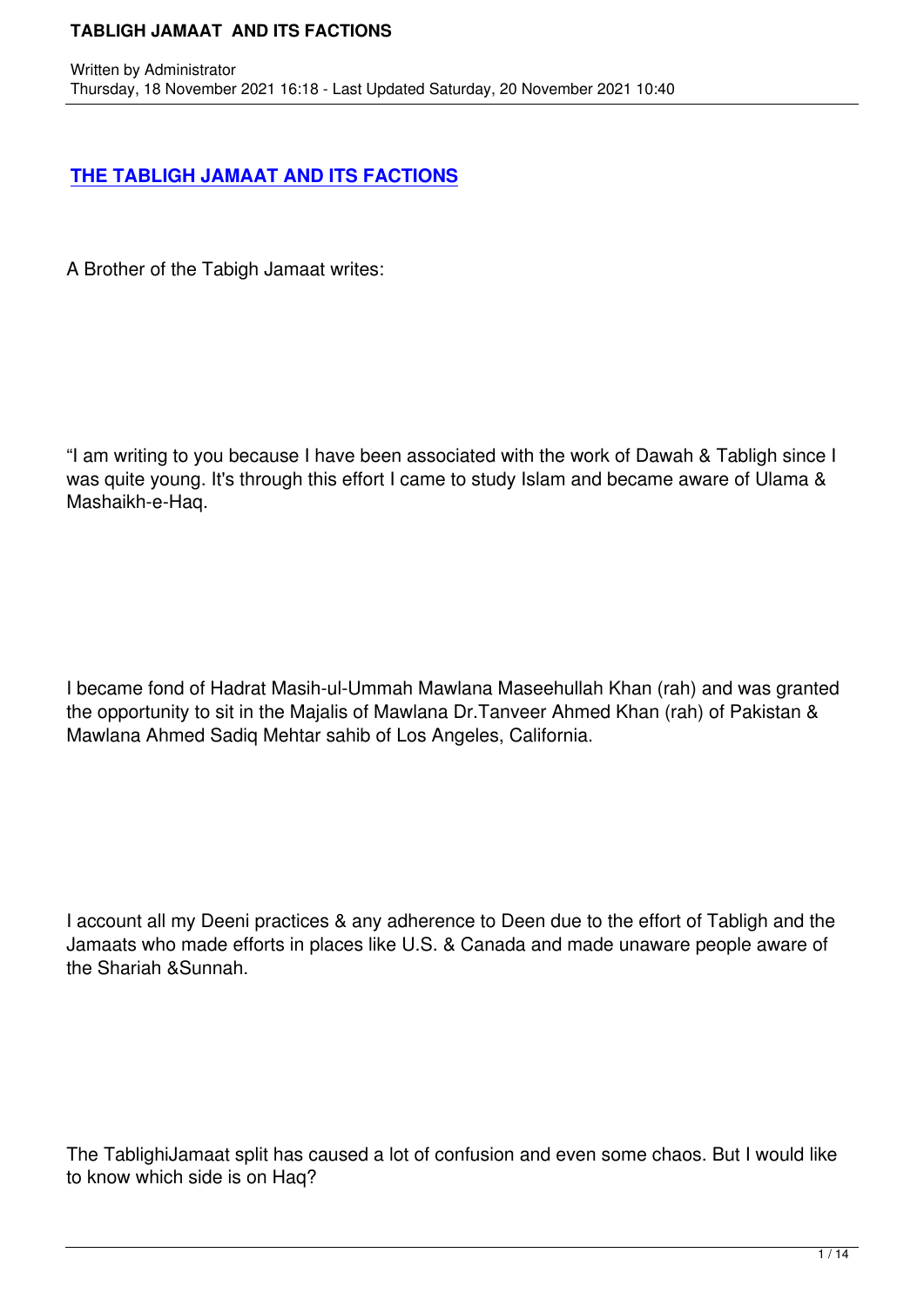I have done some extensive research on each side and I want to be corrected if I err in my understanding in anyway. The work of Tablighi Jamaat championed by Mawlana Ilyas Kandhelvi is trying to create the environment of Madinah during the time of Sahabah. The famous quote of Mawlānā Yusuf Kandhelvi, stating:

**"I want every Muslim household to resemble the household of the Sahabah, at the very least, I want every Muslim man to follow 1/3 of their day to resemble the schedule of a Sahabi living in Madinah. "**

This work tries to emulate the environment & schedule structure followed by the Sahabah living in Madinah, emulating the activities of Dawah & Muzakirah, Taleem, Zikr & Ibadah and Khidmah which took place in Masjid-e-Nabawi during the time of the Prophet and the Righteous Khulafa. After reading multiple speeches and statements of the founders of the Tablighi Jamaat. I came to the conclusion which I stated above.

I now have a list of questions for which I seek guidance: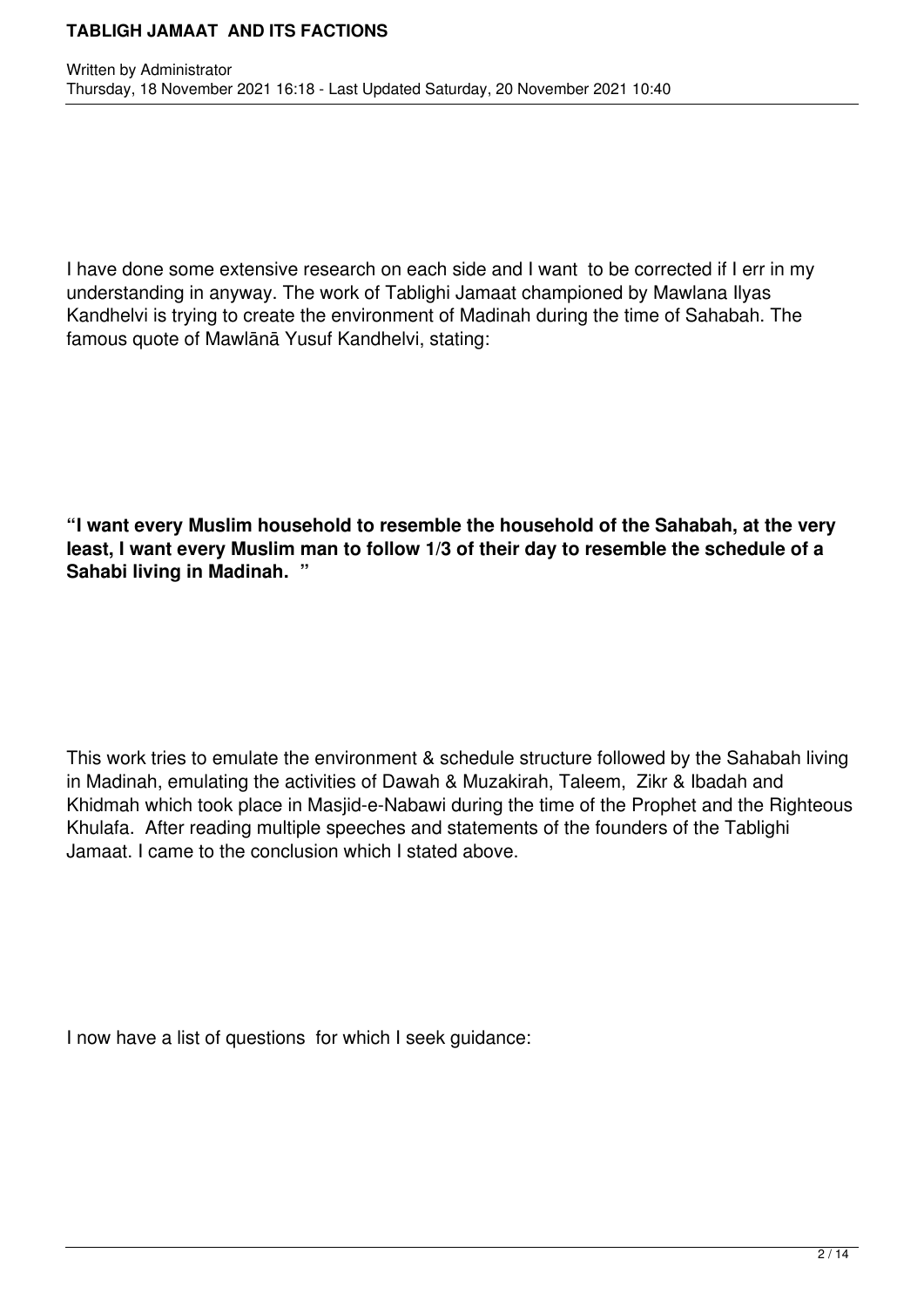1. Does an Ameer of a Deeni organization or government have to be appointed only by a Shura? Shah Waliullah has stated multiple reasons for a self-appointed Ameer. One reason Shah sahib states is one who is able to manage and make administrative decisions and take responsibility. Is this understanding correct? Since 1995 and the death of Mawlana Inamul Hasan (rah), Mawlana Saad sahib along with Mawlana Zubairul-Hasan sahib (rah) have been making the administrative, operational & Islaahi decisions from Markaz Nizamuddin, which the world Tablighi Marakiz seeked guidance from.

2. So after Mawlana Zubairul-Hassan death, Mawlana Saad sahib should have stepped down from his position of 27 years and appoint a Shura over him? Does that make any sense?

3. The elders of Tabligh convinced Haji Abdul Wahab sahib, to appoint a worldwide international Shura. Mawlana Saad sahib rejected an international Shura, citing the following reason of Indian government officials being very hostile to Muslims and any Deeni activities, Tablighi Jamaat cannot have a Pakistani & Bengali council oversee Markaz Nizamuddin which is located in India. This will bring unnecessary scrutiny by the Hindu Nationalist Indian Government run under Modi.

4. Mawlana Saad sahib appointed an Indian Shura of Markaz Nizamuddin, which included Mawlana Ahmed Laat & Mawlana Ibrahim Dewla. He did not include any foreigners/non-Indians in the Nizamuddin Shura. Similarly there are only Pakistani nationals in the Raiwind shura and Bengali nationals in the Kakrail shura.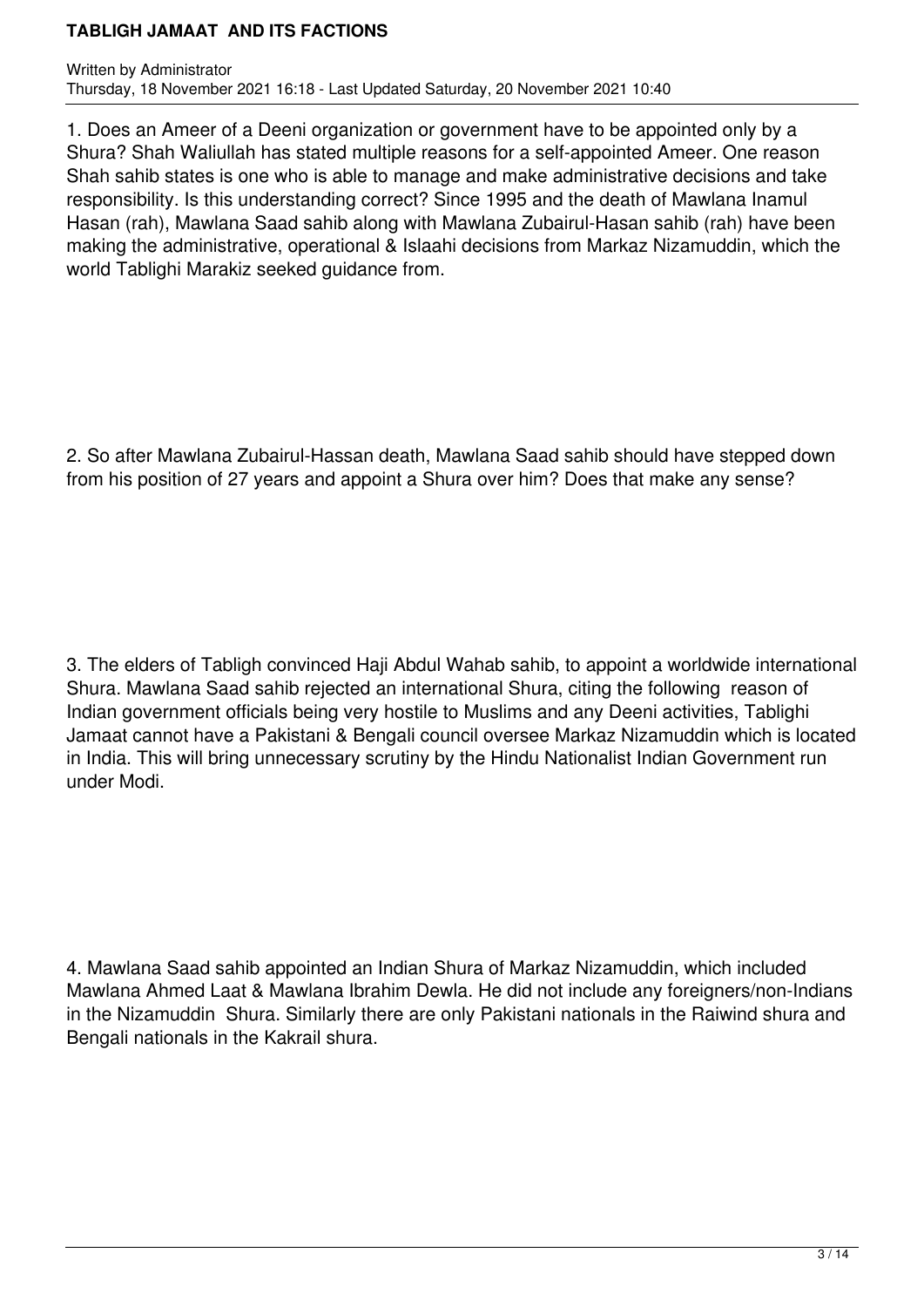5. Some fights or chaos broke out in Nizamuddin amongst the Mewatis & other groups. Mawlana Ahmed Laat &Mawlana Ibrahim Dewla along with their supporters left Nizamuddin and they implemented and enforced the International Shura.

6. Does the Shariah or Seerah support a Shura model in any Islamic organization or government, without an Ameer? Tablighi Jamaat has hundred of millions of followers, it can be an Islamic nation if it had geographical and governmental authority. Can a Shura oversee all affairs with a weekly or monthly rotating Ameer. Is there any Shar'ee basis of a rotating Ameer with a Shura?

7. According to my knowledge and Tehqeeq Mawlana Saad sahib began putting restrictions and limitations on the elders of Tabligh in Nizamuddin which they did not like, hence revolted, for example:

- Paying for ones own airfare & transportation costs. The concept of spending my money & my time are the basic principles of Tabligh. The elders were demanding local Halaqas and countries for First-class airfare & luxury accommodations inside Masajid & Marakiz.

Mawlana Ahmed Laat self- confessed in a recording that he flies with his wife to the USA & Dubai in first-class airfare. First-class airfare from India to the US is about \$13,000 USD per person.

- No relatives of elders can attend Tablighi Ijtemas & benefit from the special food & travel accommodations provided by the locals. People only appointed from Mushwara should attend Tablighi Ijtema.

- Implementing Tajweed & Quran Recitation Halaqas inside homes amongst women and

children with their Mahram men. The elders objected to this stating Mawlana Saad is bringing new innovations to Tabligh. Mawlana Saad referred to the incident of Umar (ra) and how he embraced Islam through the recitation of the Qur'an.

- The addition of reading Muntakhab Ahadith in Tablight Taleem circles, a book compiling Quranic verses & Authentic graded Hadith on 6 points so Tablighi workers can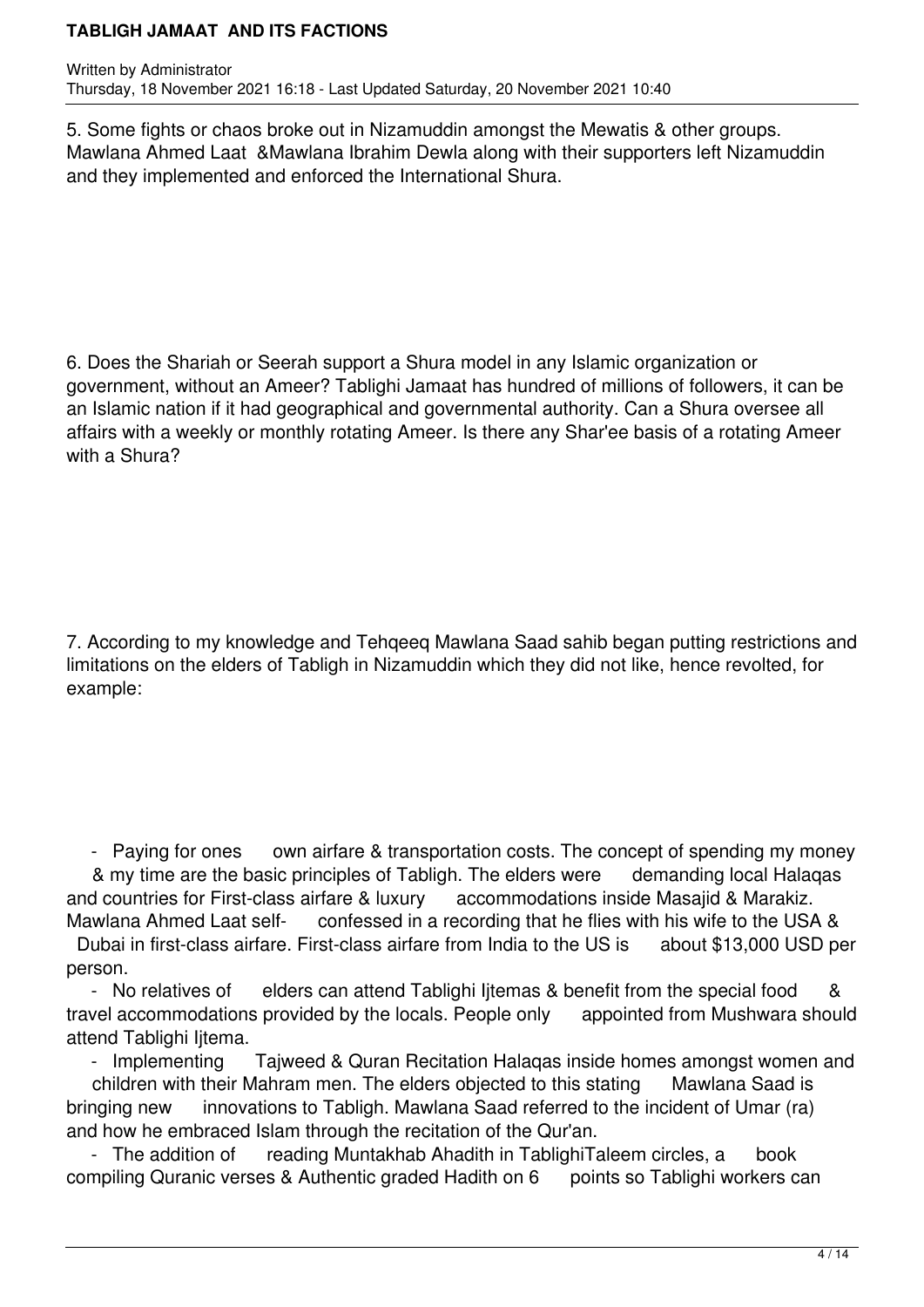refer to this book when giving speeches. Many Ulama complained of Tablighi workers swaying away and making ignorant statements in their speeches. Muntakhab Ahadith was introduced by Mawlana Saad sahib to educate Tablighi workers on 6 points. The elders also disagreed and revolted against the reading of Muntakhab Ahadith in Jamaat and at-home Taleem circles.

8. MawlanaSaad sahib statement during the Covid pandemic when Masajid were being closed:

"People who support closing of Masajid during the pandemic are worst than animals. During plagues, the Sahabah flocked to the Masajid, we are advocating shutting Masajid down is mind-boggling."

The Shura-side halted all Deeni &Tablighi activities while Mawlana Saad sahib and Nizamuddin were advising all Jamaats to reopen Masajid and invite people back to the Masajid. There were specific instructions sent to the U.S. Tablighi Markaz to gain tally of how many people stopped coming to the Masjid for each Salah and invite all those brothers back to the Masajid.

9. Mawlānā Saad sahib is advocating a complete Sunnah lifestyle emulating the Sahabah. He is lecturing to simplify lifestyles, make Nikah simpler and easy, adopt Taqwa & sincerity, refrain from photography and interest-bearing loans, limit smart phones as he calls it the weapons of Baatil forces, limit and refrain from technology especially in the Majalis of Ulama. He is asking Tablighi workers to walk towards the Majalis of Ulama because there is even reward in the footsteps taken in the search of 'Ilm. Five time daily Salah with Jamat in the Masjid, making Tahajjud, a daily routine. Attending the Quranic Duroos & Tafseer conducted by Ulama-e-Haq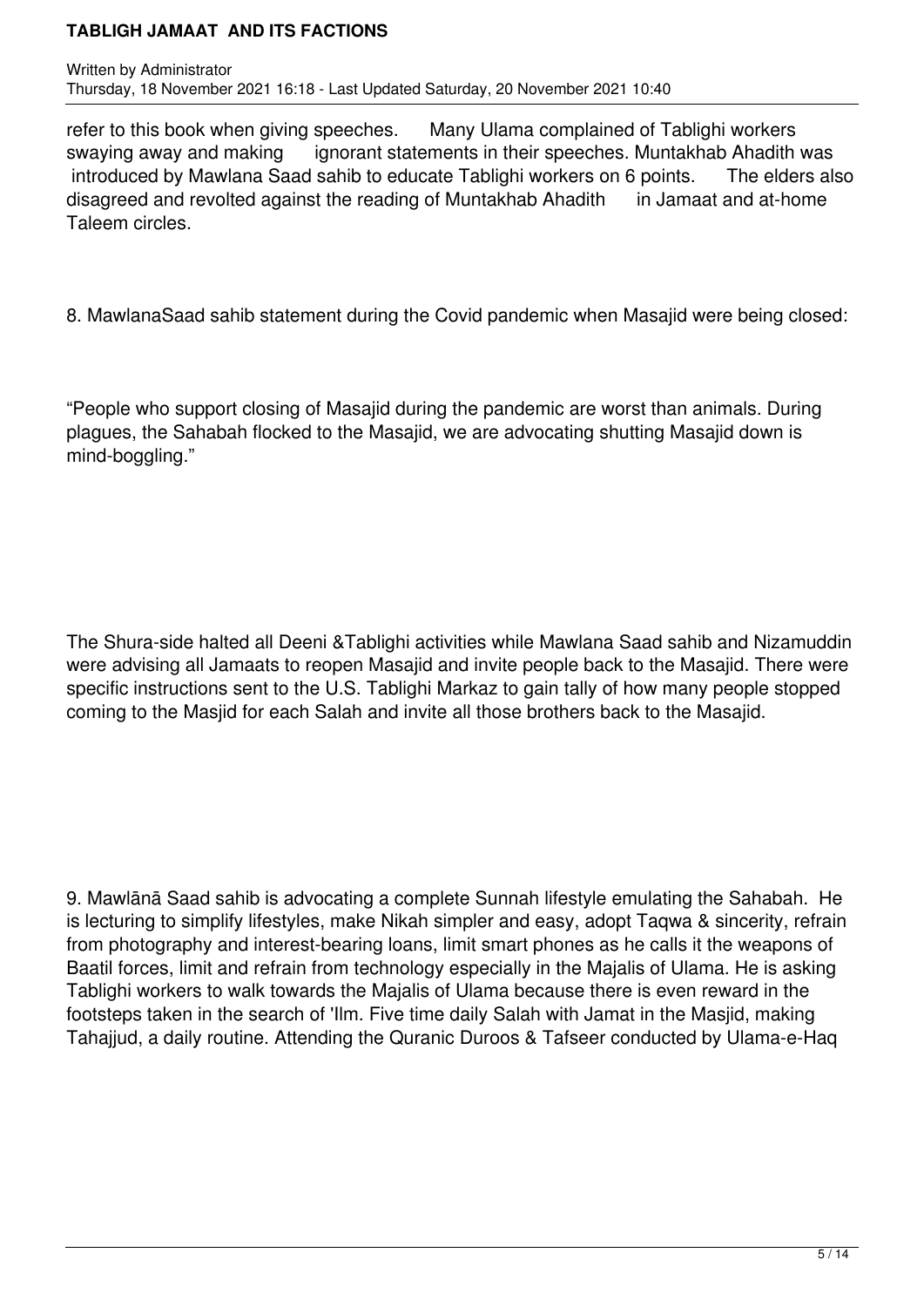10. The fatwa given by Darul Uloom Deoband has not been adopted by others. Mazahir al-Uloom and a group of Ulama under Mawlana Salman sahib Mazahiris refuted the fatwa also. Mawlana Yusuf Motala of U.K. refuted the fatwa of Darul Uloom Deoband. This fatwa on face value seems more like a political hack concocted by Mawlana Arshad Madani &Mawlana Ahmed Laat to further divide the Ummah and stir confusion.

11. Mawlānā Saad has publically stated in the Bhopal Ijtema and in multiple recordings in public speeches, that he is Ahlus Sunnah Wal Jamaat adopted by the Akabir of Darul Uloom Deoband. Anyone who sways away from the Akabir of Deoband to him is considered astray. He has retracted any statements that meant to hurt the sentiments of Darul Uloom Deoband.

12. Mawlānā Saad sahib has written letters to Raiwind & Kakrail markaz to embrace them. Inviting all those who have left Nizamuddin to come back and reconcile. He has advised all those that follow him to make dua and not fight with others & strictly prohibited any Nizamuddin followers to place any restrictions or reservations on any other Muslim or Jamaats.

He stated, our entire work revolves around populating Masajid, how dare we stop anyone from coming to the Masjid.

13. Mawlana Saad sahib also stated I am no Hadrat, and there is no Hadrat in Nizamuddin. I am here because of my responsibility and staff. The staff referring to the Jamaats that frequent Markaz Nizamuddin.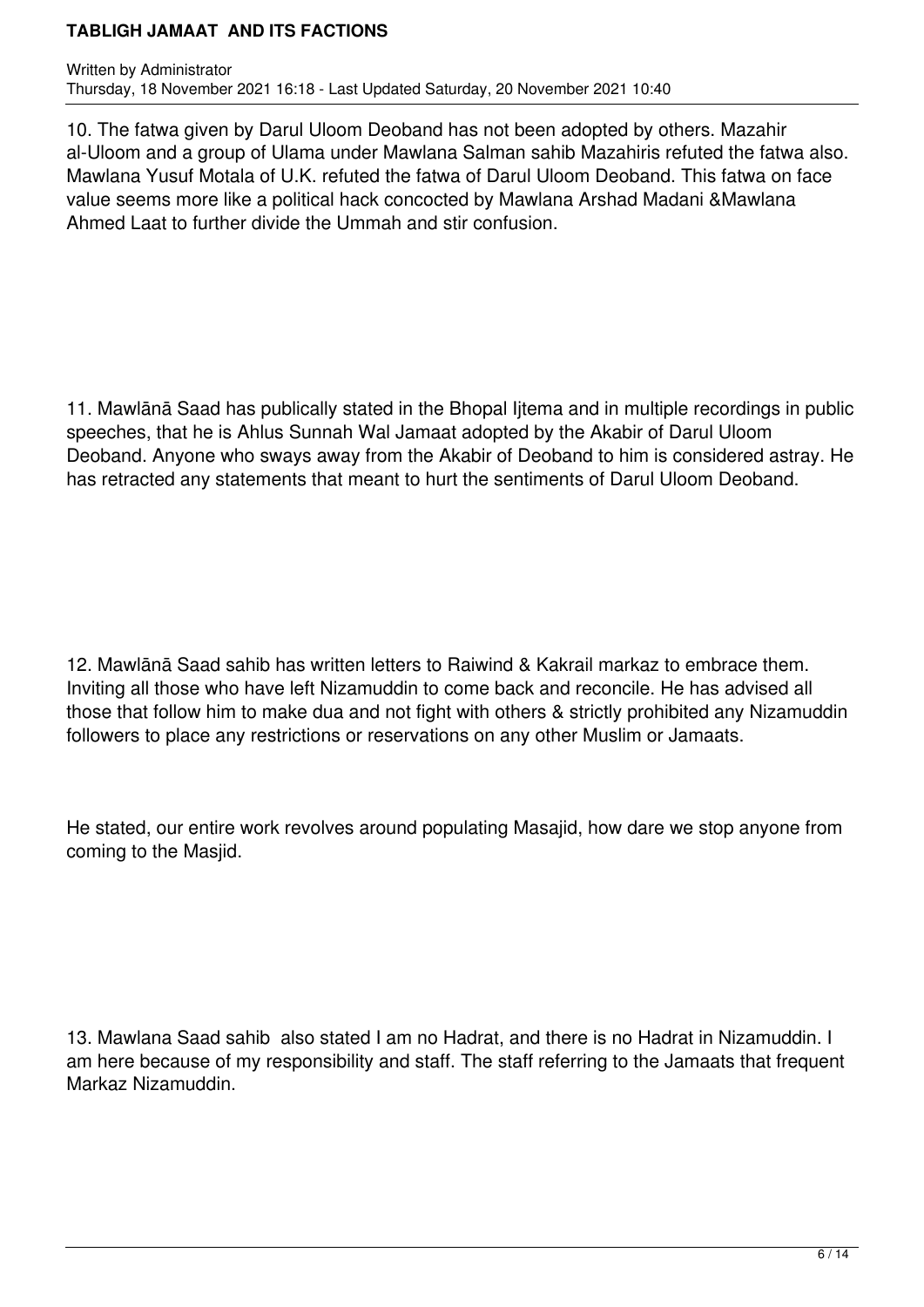Please shed some light on this and make corrections as needed. Request for Dua

Wasalam Abdul Hameed *(End of letter)*

oooooooooooooooooooooooooooo

# **OUR ANSWERS AND COMMENTS**

There is considerable *nafsaaniyat* and *shaitaaniyat* being practised by both the antagonistic factions of the Tabligh Jamaat. We have heard weird accounts of both factions. Both factions are in grievous and egregious error, and both groups are responsible for the evil split.

Regarding *Amaarat* (Leadership), the Sunnah is for this Institution to be headed by ONE Shura is Masnoon and essential as commanded by the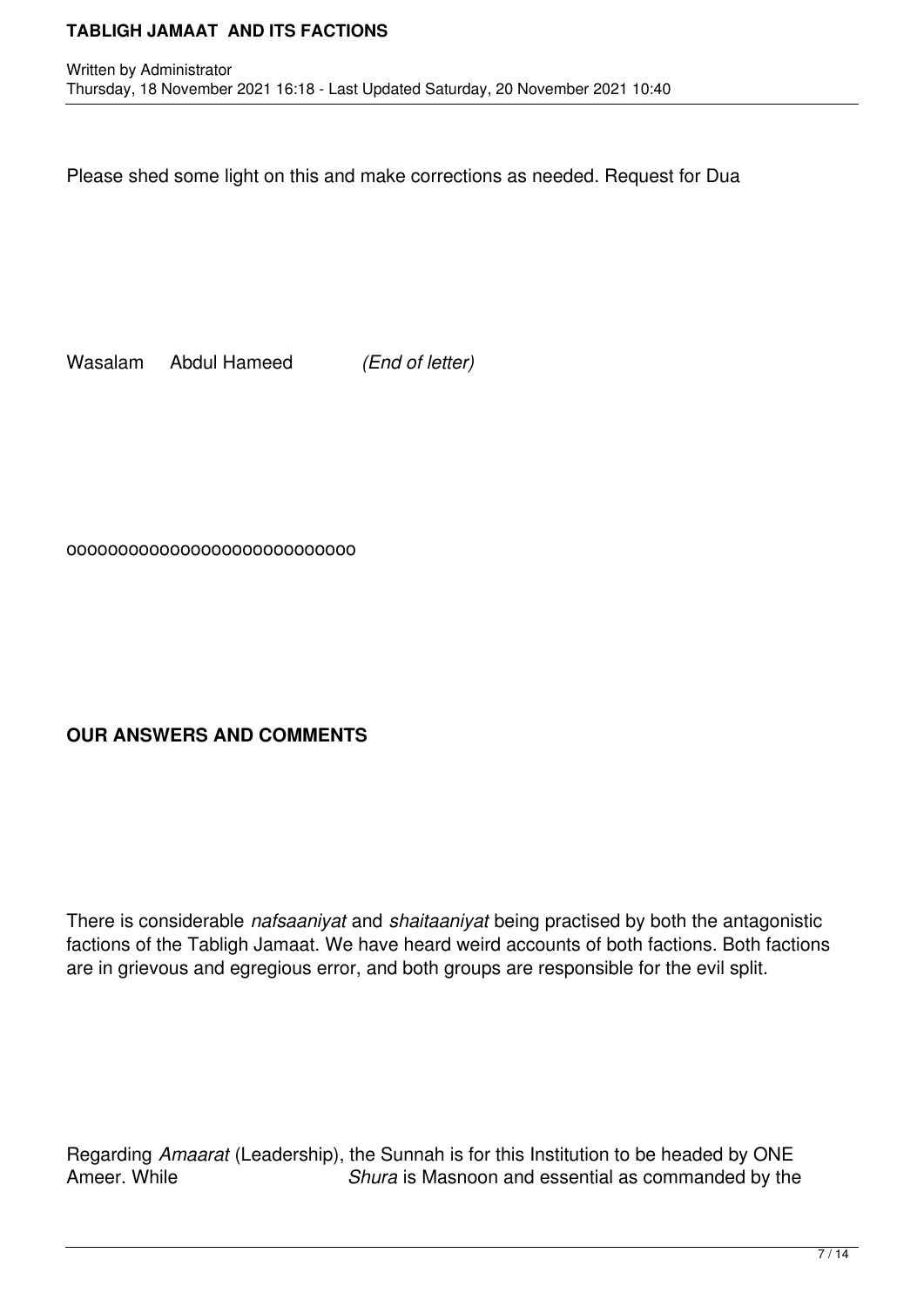Qur'aan Majeed, the imperative requisite is to have one Ameer. While the Ameer will consult and listen to advice, such advice cannot be imposed on him. According to the Qur'aan Majeed, the final decision rests on the Ameer.

The Raiwand system of a Shura committee being the 'Ameer' or acting as the 'Ameer' is baseless and is devoid of Shar'i substance. On the other hand, while the factors you have explained and attributed to Molvi Sa'd are valid, he (Molvi Sa'd) is not fit to be the Ameer. His understanding of the need for there to be one Ameer is valid, but he is not qualified for this post.

We have heard many negative stories about him. Regardless of how much he has attempted to distance himself from the ugly, haraam violence of his followers at the Nizaamuddin Markaz and elsewhere, he cannot be absolved. The blame is laid at his door. He appears to have been the instigator of the violence.

He has acquitted himself with abomination in the leadership tussle, and so has the Raiwand clique. Despite the correctness of his stance, namely, the need for one Ameer, he was supposed to have resigned and taken a back seat when he saw that the Jamaat will be split into two hostile factions over the leadership issue. He should have compromised and accepted Raiwand's leadership in order to maintain the unity of the Tabligh Jamaat.

In exactly the same way should the Raiwand clique have reacted. When they understood the intransigence of Sa'd and when they foresaw the lamentable split looming, they should have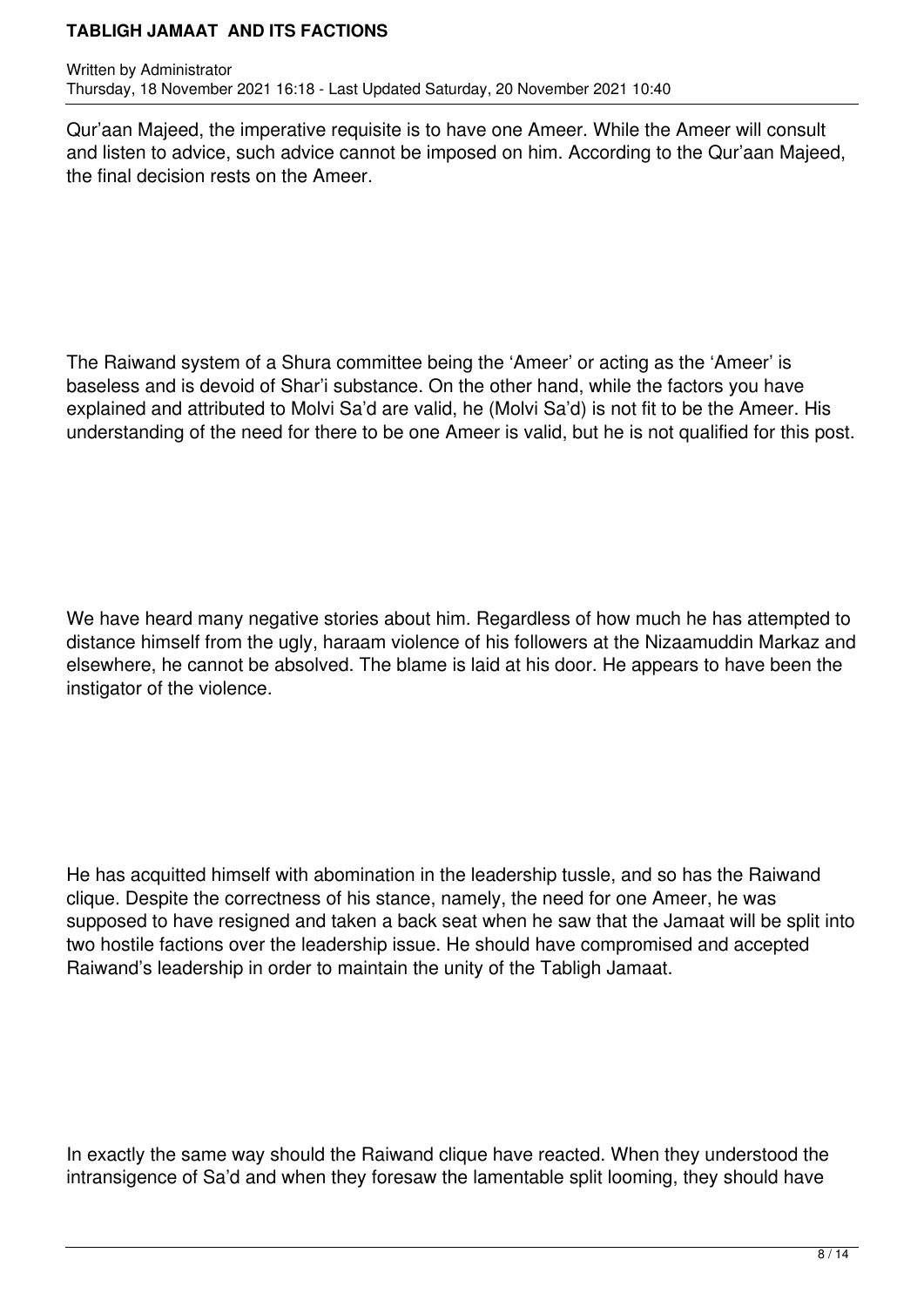submitted and accepted Sa'd's leadership regardless of his *nafsaaniyat*. But both factions were dwelling in their drunken state of nafsaaniyat, hence for both parties, the splitting of the Jamaat into two hostile camps and the perpetuation of the hostility were acceptable. And, this hostility has been ever incremental. This is evidence for the insincerity of the leaders of both factions.

If one of the parties had been in possession of valid *Aql*, its members would have withdrawn from the arena of conflict to ensure that the unity of the Jamaat be maintained. But, all of them accorded preference to the inordinate dictates of the nafs, and succumbed to the inspiration of Shaitaan.

The superficially pious pontification you have attributed to Molvi Sa'd is without Ikhlaas. That is, while he states what is correct, his insane clinging to the leadership at the cost of having ruined the Tabligh Jamaat, is glaring evidence for his insincerity.

The answers to your numbered questions are as follows:

1) A Deeni organization should have one Ameer. This Ameer should consult with any person whom he believes has the ability and experience to offer sound Shar'i advice. There is no need for the institution of a formal Shura committee as is the case nowadays. Such formal shura committees are in emulation of western kuffaar methods.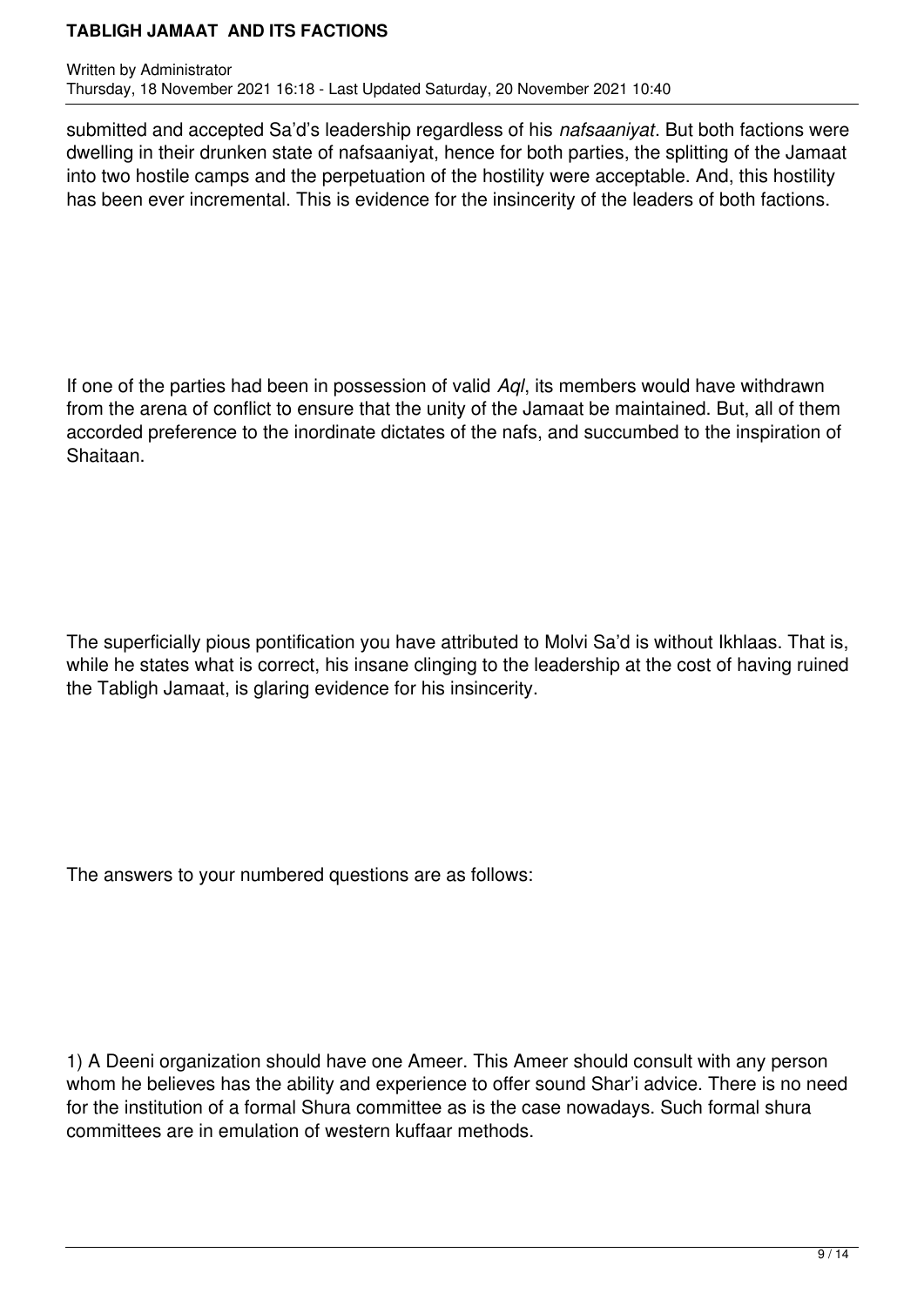Even if the Ameer is self-appointed, his leadership will be Islamically valid regardless of his insincerity for which he will have to account to Allah Ta'ala. Also, due to lack of Ikhlaas and preponderance of nafsaaniyat, the Deeni work will be shorn of barkat and Allah's nusrat.

Shah Waliullah's explanation pertains to validity of the Amaarat of the self-appointed Ameer. It does not advocate such a leadership which is despised by the *Ulul Amr.* 

Molvi Sa'd had egregiously erred in having usurped the leadership. After the death of Maulana Zubair, it was necessary for the Tabligh Jamaat elders to appoint an Ameer. If they had done so, then Molvi Sa'd would have been a *baaghi* (contemptible rebel) for rejecting the appointee of the Elders of the Jamaat.

There was no state of anarchy, and no crisis to warrant Sa'd's usurpation of the leadership. Unilaterally taking control of the movement would have been justifiable only in a state of chaos threatening to derail and ruin the Jmaat from its course. But the chaos was a later consequence. The chaos and crisis developed in consequence of the usurpation of the leadership perpetrated by Molvi Sa'd.

2) After the death of Maulana Zubair, the elders of the Jamaat should have convened a meeting to appoint an Ameer, not a Shura group to act as an 'ameer'. Then it would have been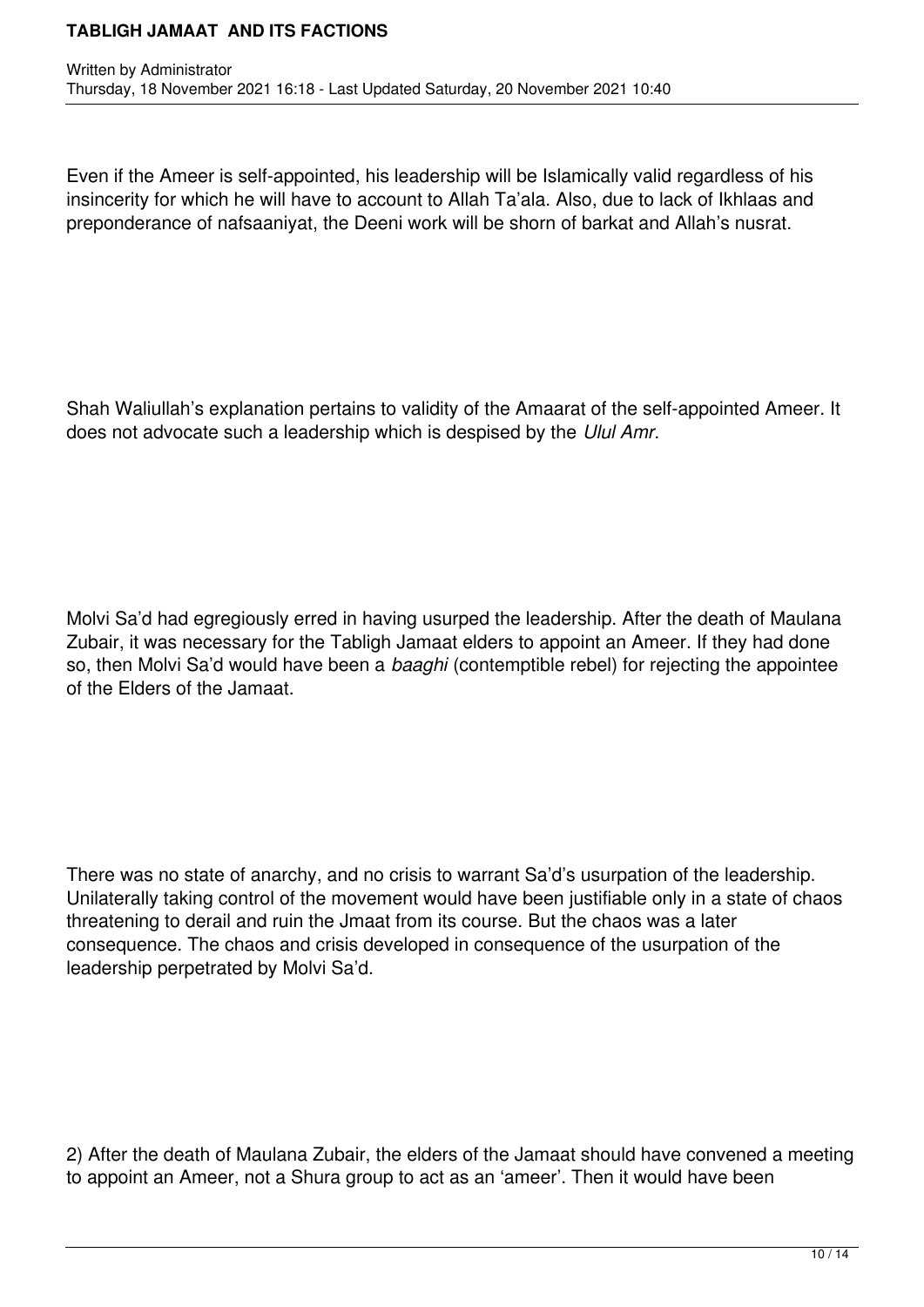obligatory on Sa'd and all others of the Jamaat to accept the appointment of the new Ameer. However, we have understood that Molvi Sa'd was not prepared for another Ameer to be appointed. He was hell-bent to install himself as the Ameer, and that opened up the door for all the hostility, split and fitnah.

3) If the suggestion to establish an international Shura was for the appointment of an Ameer, then it was 100% correct. If there was no intention of appointing an Ameer, but for the Shura to act as ameer, then the idea was in conflict with the Massnoon and Shar'i method.

The arguments proffered by Molvi Sa'd as stated in your question 3 are drivel, bereft of any Shar'i validity.

4) The appointment of the Indian Shura by Molvi Sa'd was drivel. It was a nonsensical attempt to entrench himself as Ameer. In the Islamic context there is no need for a shura committee. While it is incumbent (Waajib) for the Ameer to consult, he may consult with any persons whom he deems qualified to offer sound advice. The obtainal of advice is not confined to a specific committee or group of people. The Khulafa-e-Raashideen who ruled empires did not have such appointed shura committees. They consulted with whomever they desired.

The shura committees of both Raiwand and Nizaamuddin have no Sunnah basis and are mere puppets of the nafs.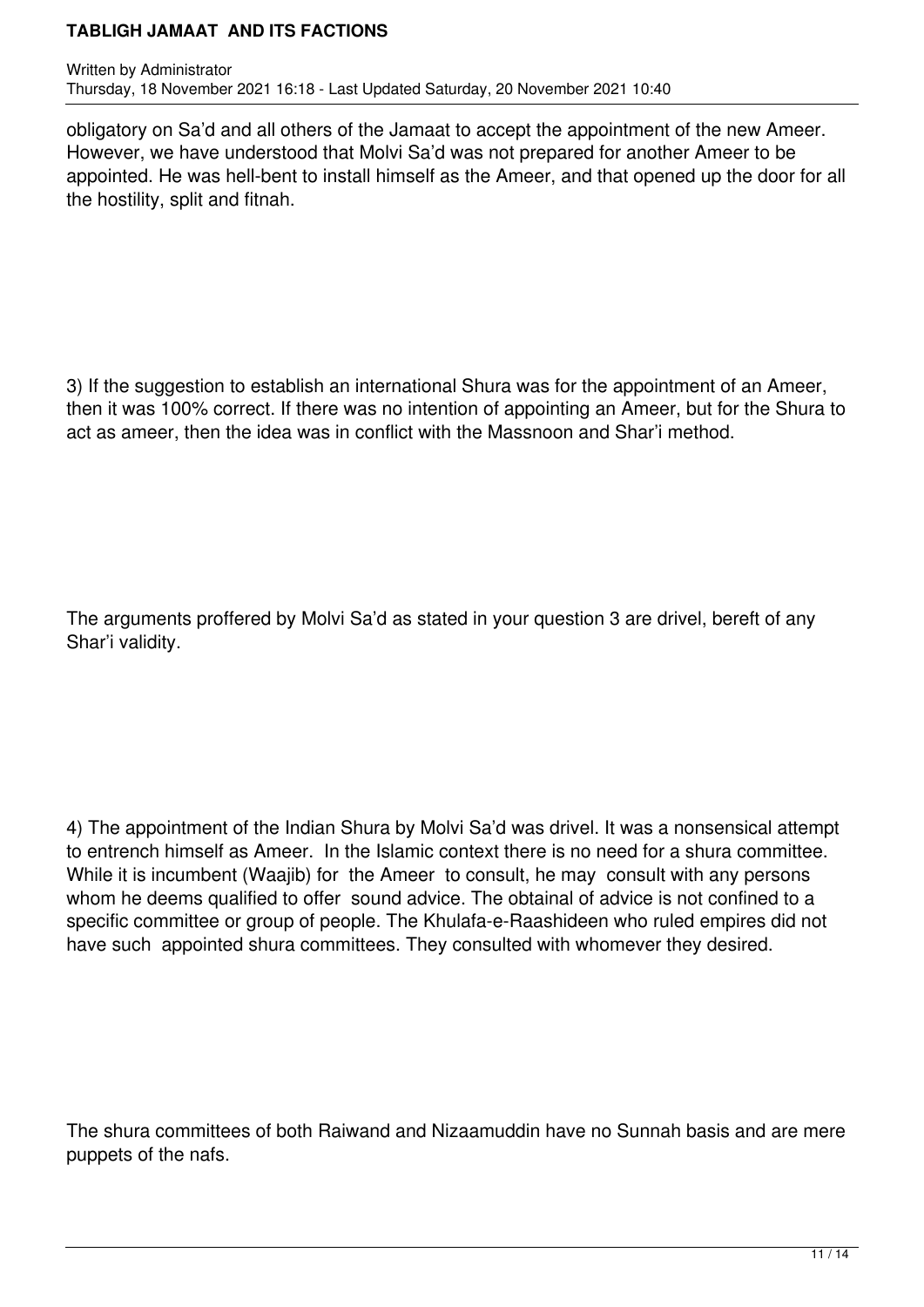5) Leaving the Nizaamuddin Markas because of the hooliganism and violence was correct. Sa'd is fully responsible for the hooliganism. His arguments to absolve himself are baseless.

6) The shura model of both groups have no support in the Sunnah and Shariah. A rotating ameer is nonsensical and smacks strongly of nafsaaniyat.

7) The issue is not the valid/good activities introduced by Molvi Sa'd. The issue is the leadership greed which has destroyed the Tabligh Jamaat. The first point in your question 7 is valid on entirety. It is utterly disgraceful and haraam for the Molvis of the Jamaat to have usurped and squandered so much money travelling first class by plane. Wasting \$13,000 per person is extreme shaitaani *Israaf* and egregiously obscene.

Preventing relatives of elders from attending Ijtimahs and 'special' food and accommodation is improper. Just what is this 'special' food and accommodation all about? We do not understand what these specialities are and why are there high and low classes in the Tabligh Jamaat.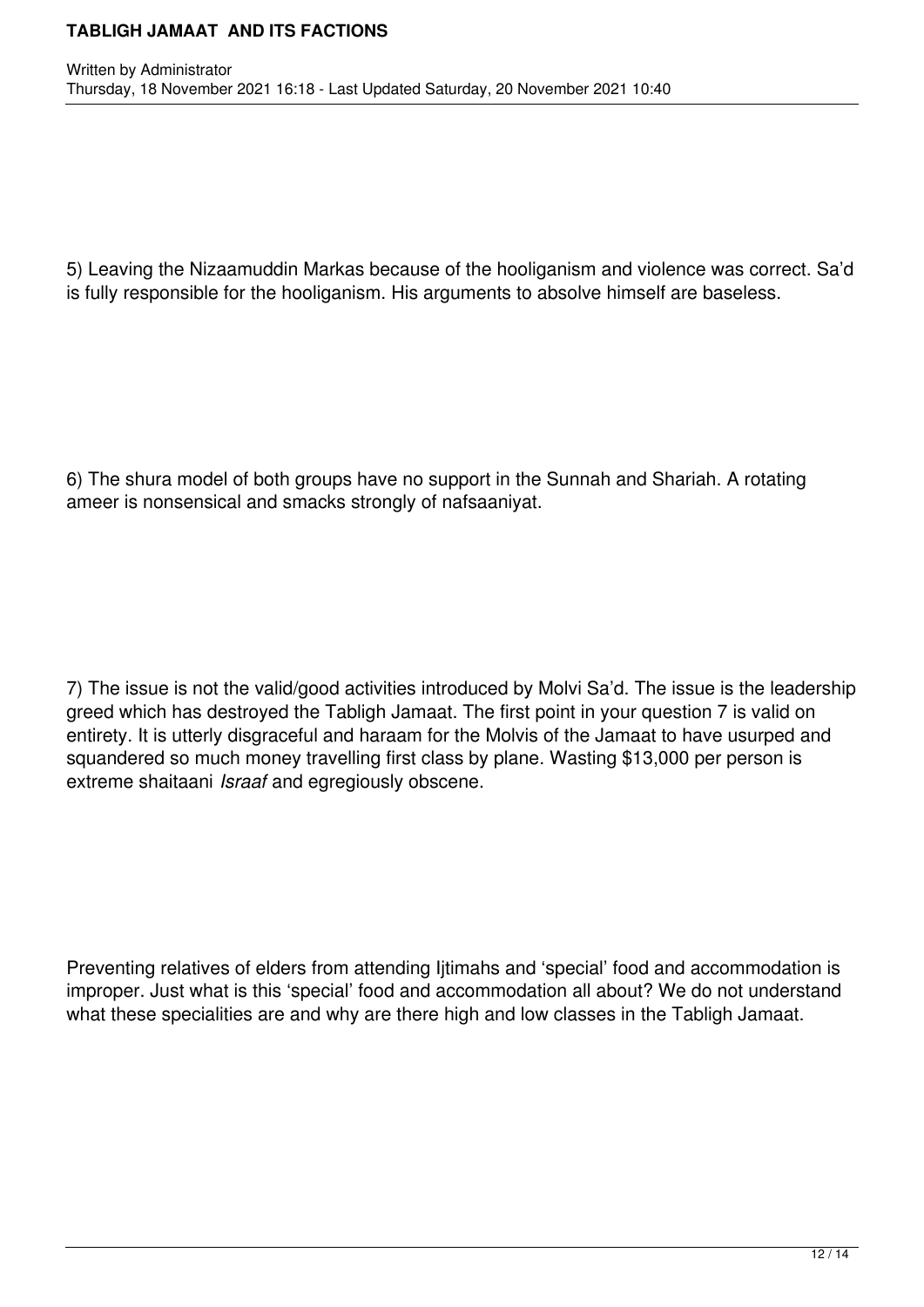The other acts mentioned in number 7, appear superficially valid although others who are more aware of the Tablighi Jamaat undercurrents may have good reasons for criticizing these innovations of Molvi Sa'd.

8) Keeping the Musaajid open during the covid satanism is obviously correct while the closure by the shura faction is akin to kufr.

9) Whatever is mentioned in No.9 is 100% correct.

10) We do not know to which fatwa of Deoband you have referred.

11) Being of the Ahlus Sunnah Wal Jama'ah is not sufficient for Rectitude.

12) The advice of Molvi Sa'd mentioned in No.10 sounds hollow and insincere.